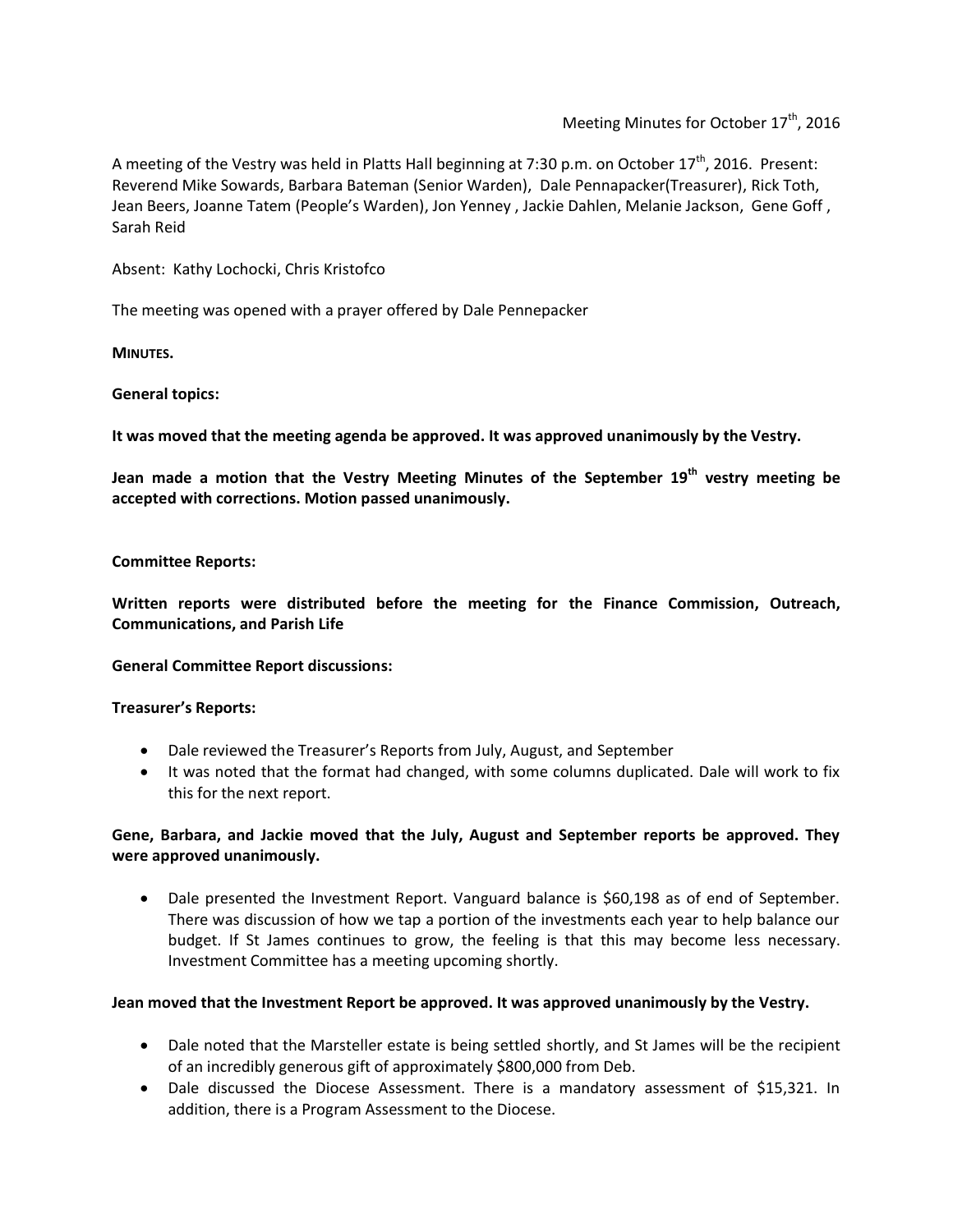**Dale made a motion that St James pledge \$3500 to the Diocese for our 2017 Program Assessment. This is an increase of \$1,000 over 2016. The motion was approved unanimously.**

- Dale also noted that the Pledge Reports were being sent out this week to parishioners.
- Dale requested that Budget Requests for St James Commissions be submitted to him by November  $14<sup>th</sup>$ , so he can plan the budget for next year.
- Sarah asked about budget implications of the Youth Group shifting to Christian Education. The budget will be switched for 2017.
- Dale discussed the change in our Bank First Niagra has been bought by KeyBank. Transition has not gone well, especially with the Bill Pay process. Dale is looking for a new Bank with better services to meet St James needs.

### **Committee Reports:**

### **Communications Committee** (written report was distributed):

 Barbara discussed the new Communications Request form, which will be used in conjunction with the Building Use form when any special communications are needed. There was some discussion of combining the forms to keep things simple, and also making the forms interactive if possible.

### **Dale made a motion to accept the Communications Committee Report. Passed Unanimously.**

**Parish Life** (written report was distributed):

• Sarah mentioned that the recent ECW meeting was a big success.

#### **Gene moved that the Parish Life Report be approved. Passed Unanimously.**

#### **Outreach Committee** (written report was distributed):

Jackie mentioned that Outreach House has just been providing flu shots – three clients got shots.

#### **Dale made a motion that the Outreach Committee Report be approved. Passed Unanimously.**

#### **Buildings and Grounds (no written report):**

- Rick reported on the parking lot work, arrows, etc.
- Parish Hall Floor was polished.
- Rick discussed project to repair/replace concrete work at one of the church entrances.

## **Rick made a motion to approve expenditure of up to \$2,000 for the concrete work. He will research if fiber infused concrete would be feasible. Motion Passed Unanimously.**

**Barbara made a motion to approve Rick's oral Report. Motion Passed Unanimously.**

**New Business:**